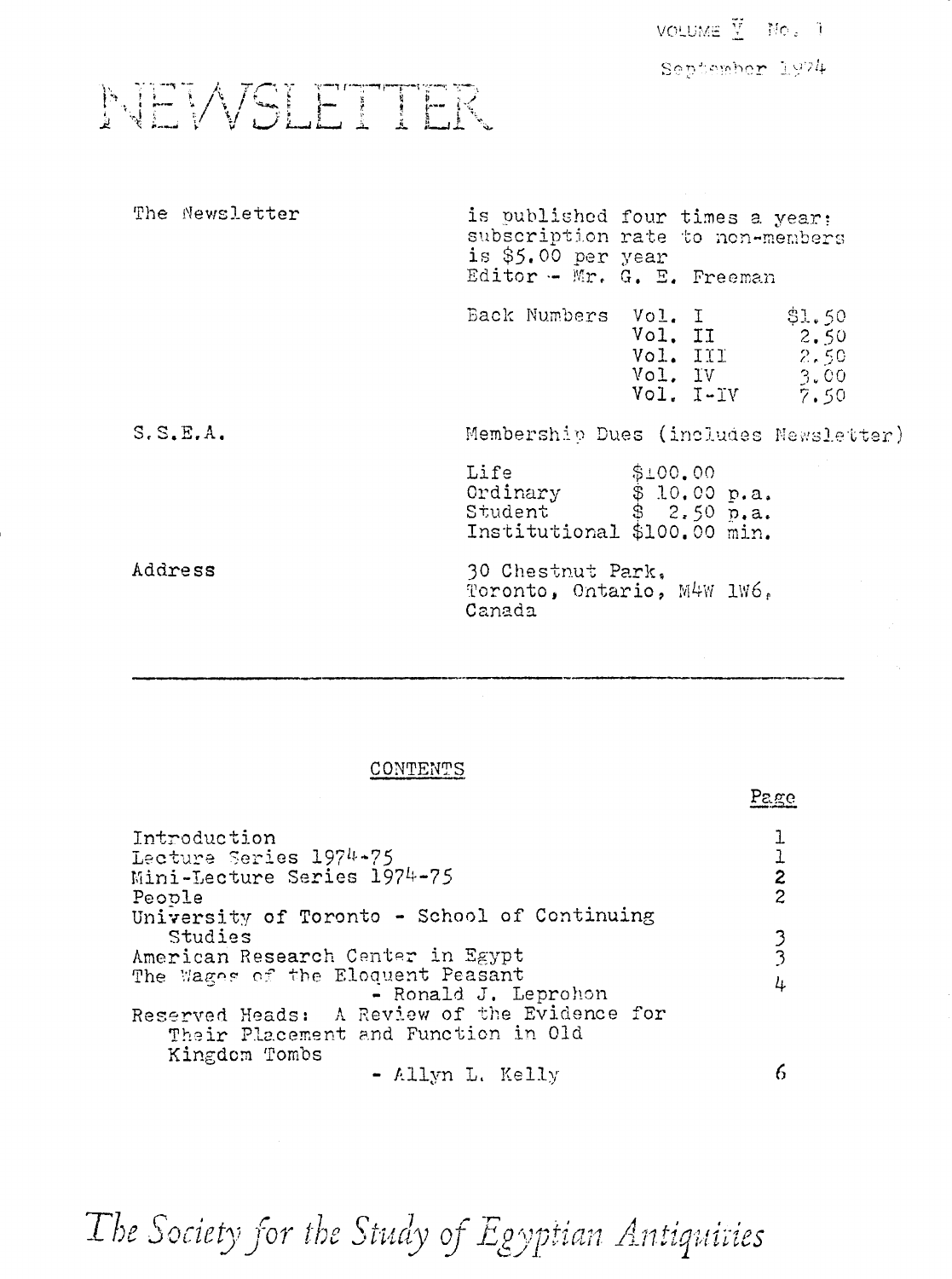xxi 2.1,  $etc( = Scharf; 3AS 57(i922), 51ff.$ .

- ?. The heading continues  $\frac{\text{ch} \alpha y}{\text{ch} x}$  he hast tn hrw 30, "for the duration (of time) of the works in this desert for  $50<sup>-1</sup>$ *days".* The last indication is pussiing as it gives the impression that the following rations will be for the entire 30 days: yet a closer look at the list refutes this supposition. The inscription tells.us that the scribe receives 30 loaves of bread and one unit of beer; now, it seems very unlikely that a scribe would obtain only one loaf of bread a day and 1/30 unit of beer. And of course the situation becomes absurd when one looks at the rations of such workers as the craftsmen (hmww) who would then receive 0.6 loaf of bread a day and 1/60 unit of beer, or again, the ordinary workmen who would receive 1/3 load of bread and an incredibly small amount of beer daily. I think we may then safely assume that the rations are to be construed as daily,
- 8, A comparison of the units of beer distributed reveals a similar discrepancy: the Steward of the Great Magistrature (imy-r pr n d303t 23t) and the Steward of the Treasury (ingv-r) pr n pr-bd), who both receive two jugs of beer as rations, in bread distribution take the disproportionate amount, of 50 units! (line 18). Compare this with the Peasant's 10.

*a ->:-*

Reserve Heads: A Review of the Evidence for their Placement and Function in Old Kingdom Tombs

The intent of this discussion is to present the archaeological evidence for reserve heads in Old Kingdom mastaba tombs, in the hope that this approach may add some clarification to our understanding of these examples of early Egyptian art, While- not likely to revolutionise our knowledge of Old Kingdom funerary practices, this data may help align the often contradictory statements concerning the placement of reserve heads in the tombl and be' of some, assistance in future reconstructions of Old Kingdom burial practices.

The thirty-one whole or fragmentary remains of reserve (portrait) heads known to us occur primarily in the Giza mastabas from the time of Cheoos, Single heads were, however, found at Dashur and Abusir. 2 Two heads (G4430 and G4840) are fashioned in clay while the remaining twenty-nine utilize limestone. The heads, in the general range of 20-30 centimetres in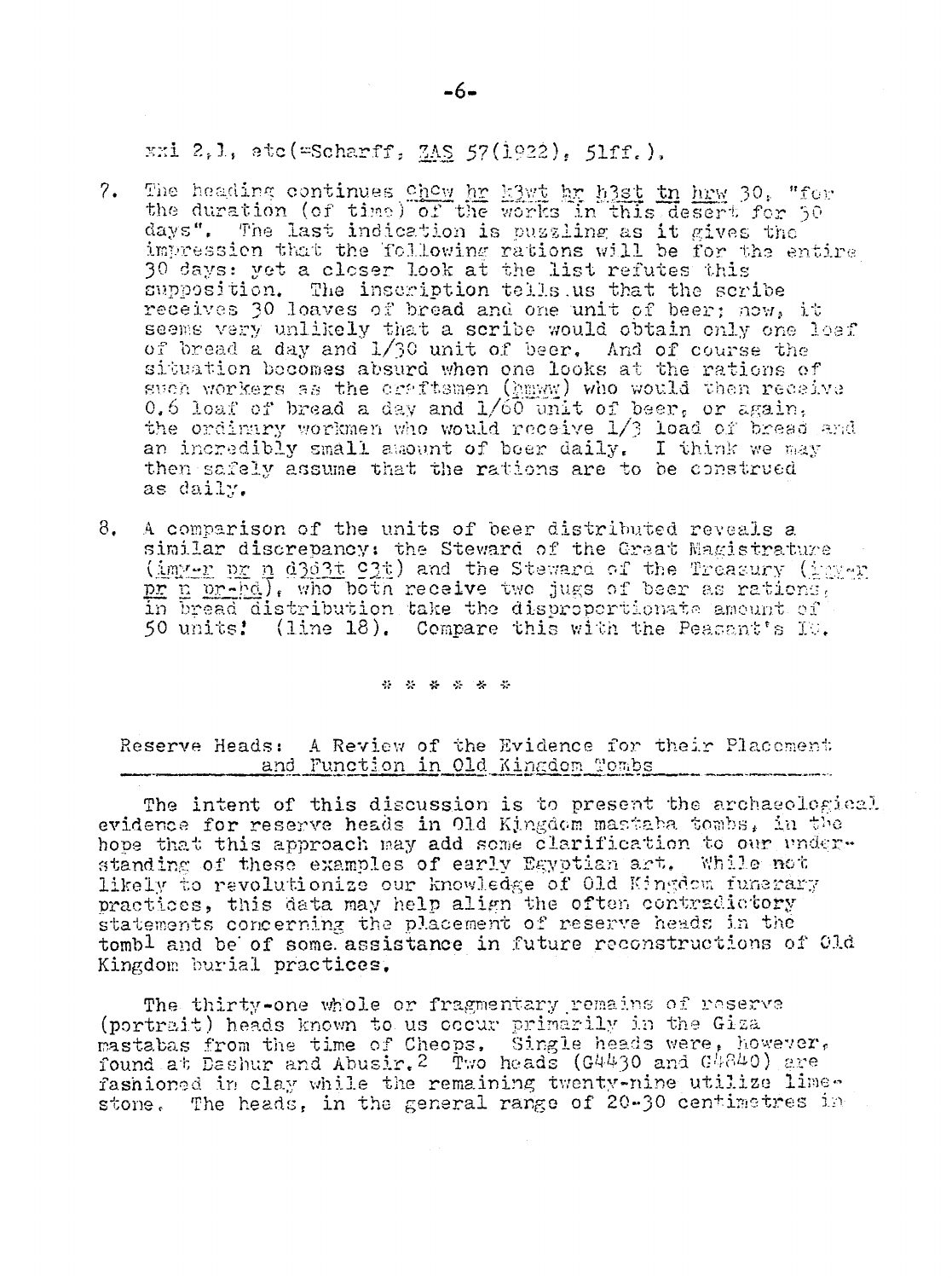height, are cut away at the base of the neck, leaving a smooth, flat, pedestal-surface. All are unpainted and display either a low surface or incised line encircling the forehead, ears and the back of the neck.3 Though several of the heads appear to show physical similarities,  $4$  the method of facial treatment varies. The ears may be omitted (Dashur), fashioned from the same block (G4140), or attached by pegs  $(G4340)$ . In at least nine cases the ears have been broken off. There seems to have been a tendency to score the outer curve of the nostril by a sharp incision or with an "angular edge to the raised surface".<sup>5</sup> The noses of several heads have been broken off or otherwise damaged, but it is difficult to judge whether this was a deliberate mutilation. The eyebrows may be drawn in relief, carefully moulded (eleven cases) or omitted entirely (twelve examples).6 Some portrait heads demonstrate a vertical scoring at the back, while others  $(G4940, G4350, G2110,$  Egyptian University) manifest traces of a plaster coating, presumably to mask defects in thecutting of the stone.

A certain degree of confusion has arisen over the actual placement of these heads in the tombs. It has been asserted that they are always found in association with the actual burial? or that they were set up in the space between the tomb shaft and the burial chamber.  $8$  An examination of the recorded findspots suggests that the former opinion is considerably dependent upon supposition, while the latter view contradicts what is known of the method of burial chamber masonry blocking. Only four heads were actually recovered from the burial chamber,9 and two of these,  $10$  in the opinion of the excavator, had originally been placed in the shaft. Fifteen to sixteen reserve heads were found in the burial shaft,  $11$  three to four are of uncertain provenance<sup>12</sup> and eight provide no data as to their original placement.13

Junker $14$  felt the reserve heads had been placed in the entrance to the burial chamber. In this reconstruction the head was situated upon a niche in the masonry blocking between the chamber entrance and the portcullis stone, gazing out into the shaft through a peephole in the portcullis. This argument assumes, as do those that advocate a ritual placement within the tomb, that the reserve head functioned as a 'second head' similar to "...the statues in the serdab and chapel above", acting as a secondary resting place for thè soul of the deceased in the event that his body suffered distruction.<sup>15</sup> There are two difficulties with this interpretation. There is little evidence, as Smith admits, for the serdab statue itself being concealed. Those of Rahotep, Nofret and Hemyuwnw were concealed behind the walls of the serdab, but the general practice of dynasty IV at Giza, judging by evidence from the chapel of Prince Ka-wab, was to erect statues which were exposed in the chapel and not hidden from view.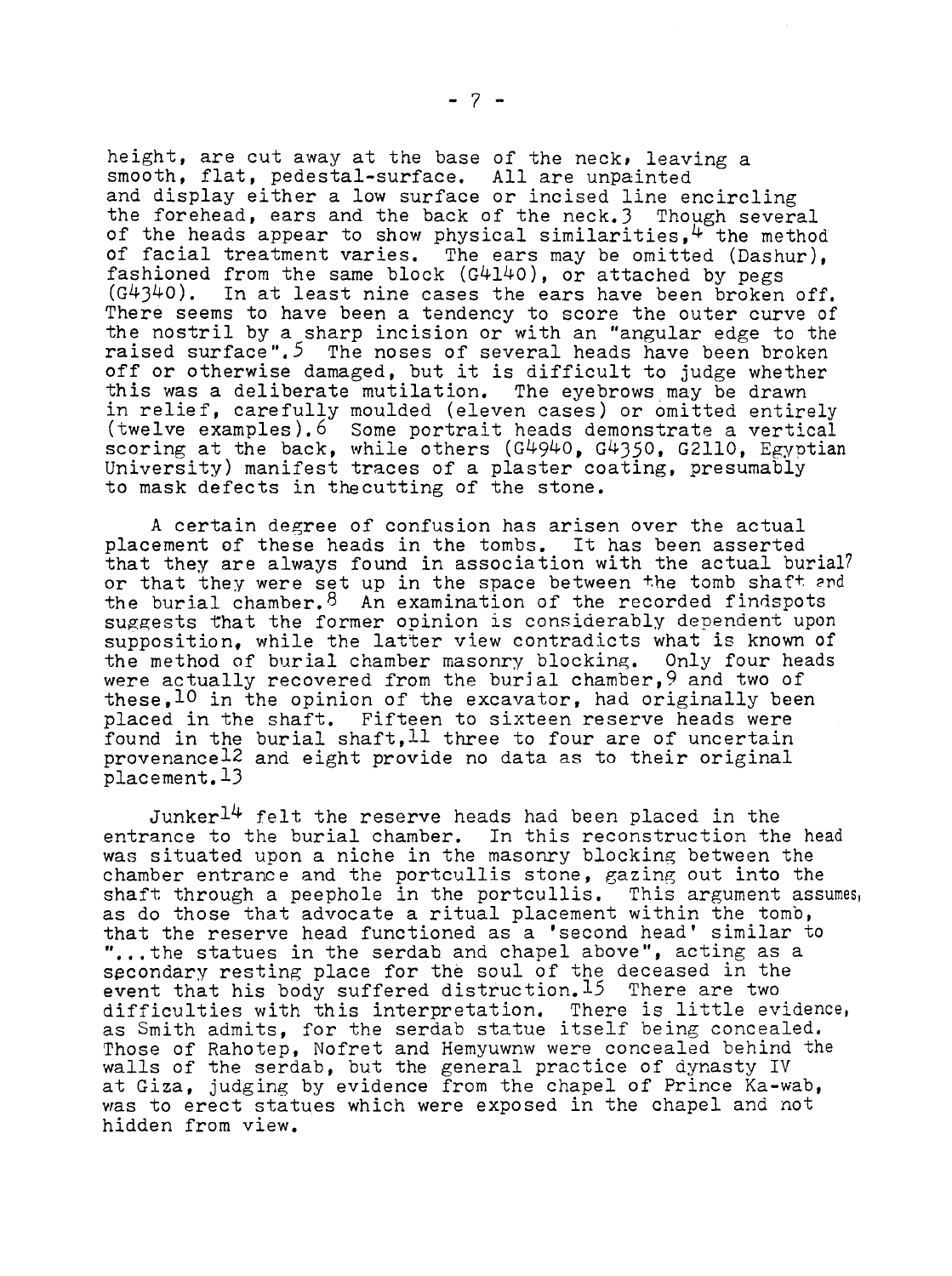The second barrier to accepting Junker's thesis involves the technique of burial chamber blocking. The mastabas from which data is forthcoming (G4140, G4340, G4440, G4540, G4650. G4430, G1203, and G2110) all exhibit masonry blocking with a portcullis stone, Reisner's blocking type Ib. $^{\rm 16}$  The construction involved the whole length of the connecting passage between shaft and chamber being filled with dressed stones set in plaster or sealed by a solid wall at either end of the passage which was filled with rubble.<sup>17</sup> The portcullis slab, usually set in grooves, was then put in place to block the passage leading to the burial chamber. Though all the blockings had been penetrated by tomb robbers, there is no evidence of there ever having been a recess or niche in the masonry blocking designed for the receipt of a reserve head, 18 This method of blocking was prevelant in the early part of dynasty IV and its rare occurrences toward the end of the dynasty are in the form of a portcullis with crude brick masonry, Reisner type la. <sup>19</sup>

Thus, there is little<sup>20</sup> to suggest a ritual placement of the reserve head within the connecting space between shaft and chamber. As for a funerary function within the burial chamber itself,21 it must be remembered that only four heads were recovered here, two having possibly tumbled in from the shaft and only one (Egyptian University) possibly being associated with other funerary offerings. This latter tomb had, however, been disturbed by flooding. While a ritual usage as a 'second head' cannot be completely ruled out, there is scant data to corroborate such speculations.

A second and related purpose for the reserve head has been postulated by Smith:22

> When the practice of placing reserve heads in the tomb fell into disuse, a practice which seems to have grown up to provide a more permanent substitute for the perishable modeling of the head in painted linen wrappings,its place seems to have been taken frequently by the covering of the actual face<br>and body with modeled plaster. This would have been and body with modeled plaster. a less expensive mingling of the two methods which formerly seem to have existed side by side, the modeling of the face in linen and the limestone carving, and constituted a transition between the painted linen head and the separate cartonnage mask of the First Intermediate Period.

The simulation of the outer human form by padding with linen and moulding the facial features to resemble the deceased is an early development in Egyptian burials. Examples are known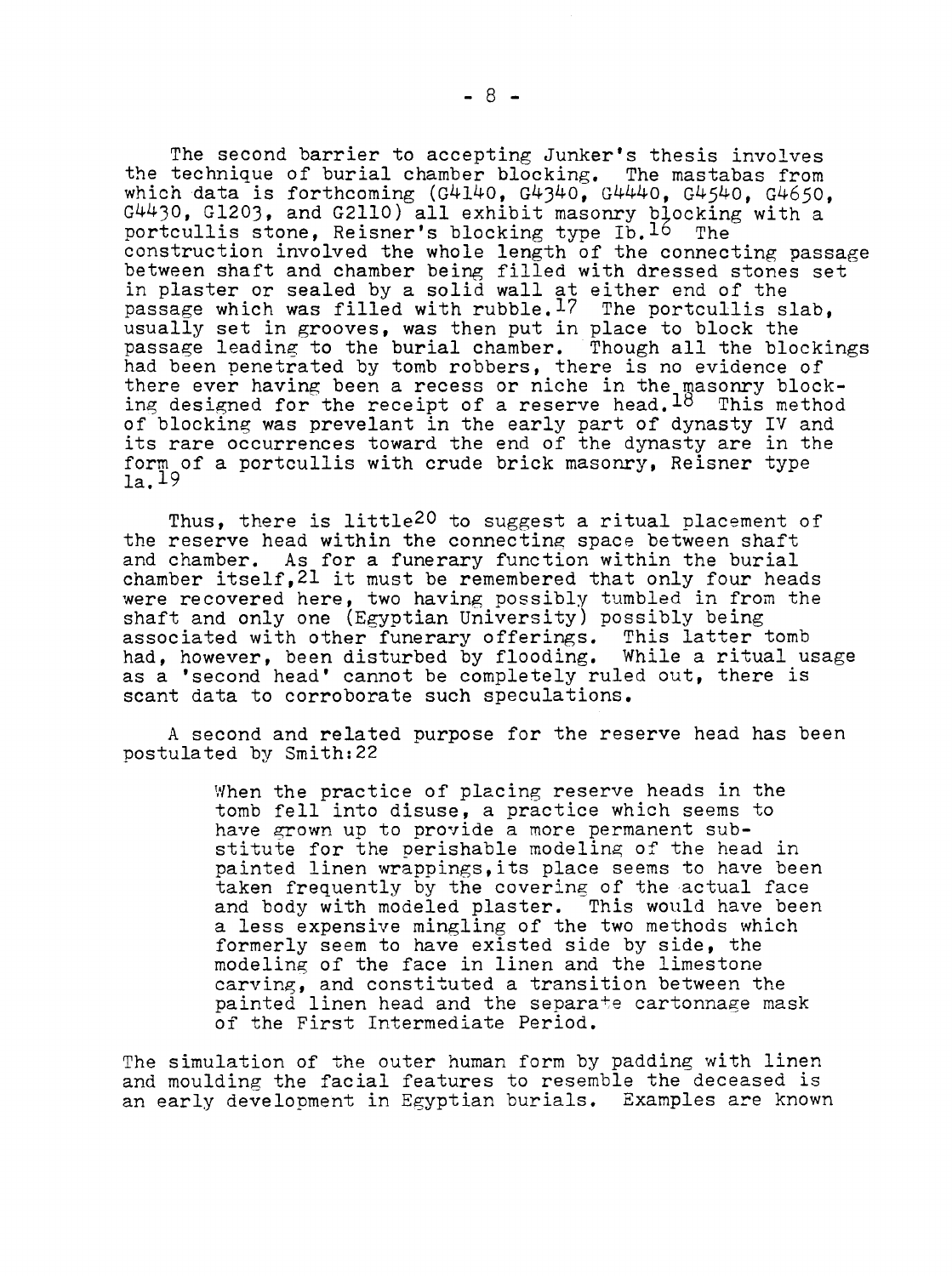from the archaic cemeteries at Saqqara23 where the skeleton of a woman was discovered wrapped in linen, sixteen layers of which were still intact; by the mummified foot from Zoser's burial chamber24; at Medum in dynasty IV;25 in the minor graves at Giza, G3041, G3030<sup>26</sup> and in G4340 where a reserve head was also found. The skeleton's head was, however, missing; so it cannot be demonstrated that the head had also been wrapped and moulded in linen. The occurrence of both reserve head and wrapped body in this tomb may negate the possibility that the former was a more expensive substitute2? for the latter, but more evidence is needed. Similarly, as most of the known occurrences of plaster masks appear to postdate the reserve heads28 at Giza, the possibility exists for their being a more economical replica of the deceased. At least two instances are known, however, at Giza (G1109, G4813A) of a plaster-coated body $^{29}$  in dynasty IV, and at Abusir a reserve head (Berlin 16455) and a plaster covered face (Weserkaf-ankh) were noted, both from dynasty V $30$ . More data is therefore needed to verify Smith's hypothesis and demonstrate the exclusiveness of the two forms, even if we assume such a function for the portrait head.

A third possibility exists; that the reserve heads were sculptor's models.  $31$  Such use would not, of course, exclude a later ritual placement of the head in the tomb shaft or chamber. By this interpretation, the reserve head was a shortlived artistic devise used by the stone workers designing tomb statues and tomb relief scenes. It might also be suggested that the head was used as a base for the plaster mould, then applied over the linen-moulded features of the deceased. Such an assumption cannot be verified without further examples of plaster moulds of a contemporary date with the reserve heads, but it might explain the vertical scoring at the back of several of the heads, incurred when the mould was removed from the limestone head for placement over the body's face.

The above mentioned possibilities, that of a 'second head' of a representation of the deceased, transitional between moulded linen and plaster modeling, and of an artist's model, can at this stage be only conjecture; subject to future information on Old Kingdom burial practices. The final placement of the reserve heads in the tomb of the deceased suggests some degree of ritual utilization, but the extent and nature are unknown. The occurrence of the great majority of heads in the burial shaft proper, can be interpreted in two fashions. Either all the heads were originally within the burial chamber and were removed to the shaft by the tomb's plunderers or, as is this writer's opinion, the great majority were originally deposited near the base of the tomb shaft after the chamber had been sealed, and were erected in conjunction with other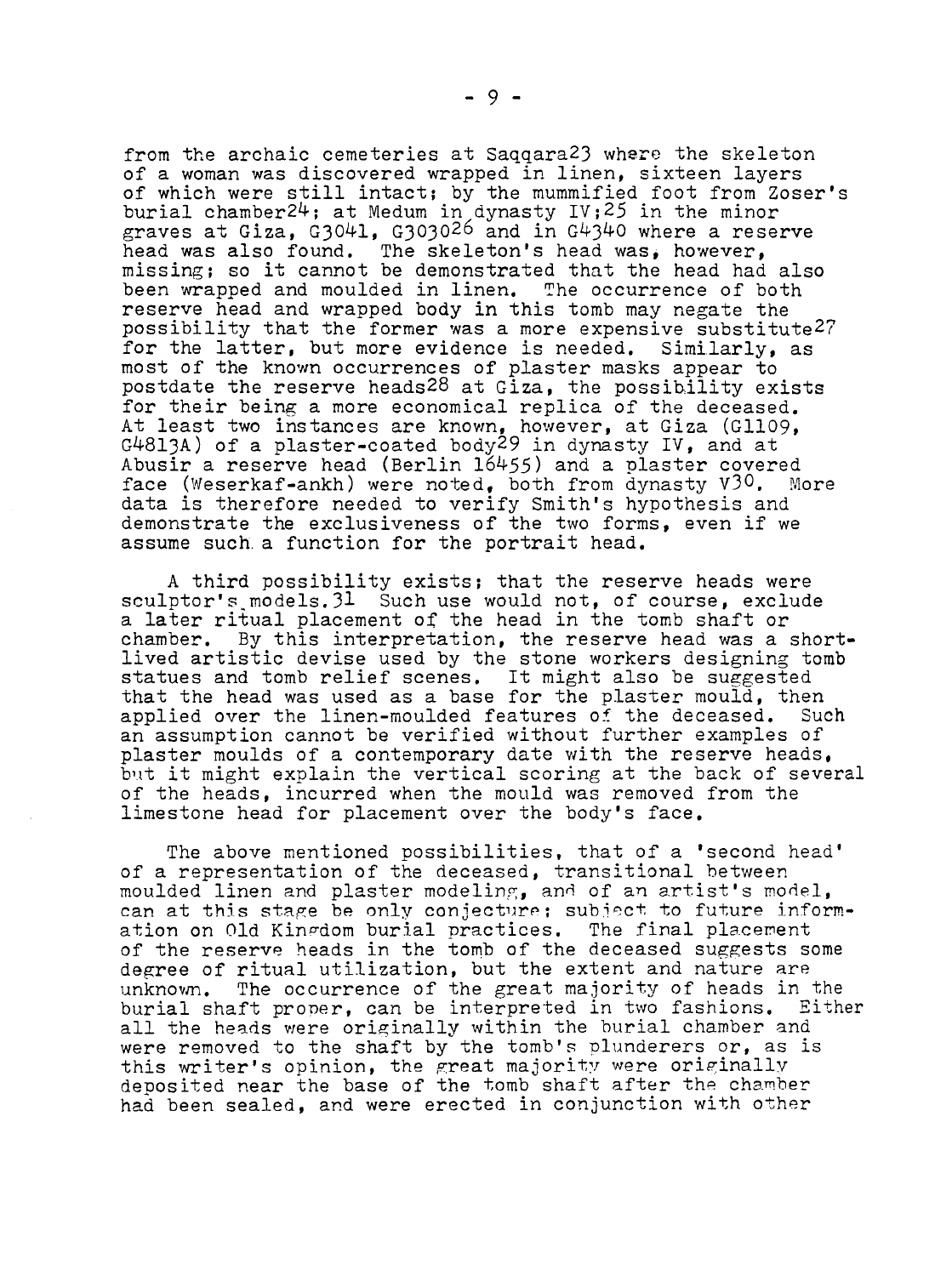Allyn L. Kelley, University of Toronto.

## \* \* \* \* \* \*

## FOOTNOTES

- 1. Junker, Giza I, p. 205; Giza III, p. 22; Reisner, History of the Giza Necropolis I, p. 65; W.S. Smith, History of Egyptian Sculpture and Painting in the Old Kingdom. P. 25» Aldred, Old Kingdom Art in Ancient Egypt, p. 30, note to plates 18-22.
- 2. de Morgan, <u>Fouilles a Dahchour</u>, p. 9; Berlin 16455, Borchardt, Das Grabdenkmal des Konigs Ne-user-re; p. 133 , The University College head (Petrie, "Egypt in Africa", Ancient Egypt I, p. 125) is of unknown provenance. Several heads are, additionally, ascribed to an earlier period (Dashur), to the time of Chephren (G4360, G4430 and possibly G4560, G4460), or later dynasty IV and V (G7560, Berlin 16455 , University College).
- 3. W. S. Smith, op. cit., p. 23.
- 4. Reisner, ("Accessions to the Egyptian Department during 1914," Boston, Museum of Fine Arts Bulletin 12, p.32) saw a family resemblance evidenced in eight portrait heads and further suggested foreign qualities of design and actual features.
- 5. Ibid., p. 29.
- 6. In the opinion of Smith (op.  $cit$ ., p. 28), G4340 represents a transition between the conventional drawing of the eyebrows in relief and the more impressionistic rendering obtained by the rounding of the upper edge of the eyesocket.
- 7. Ibid., p. 23; Scharff, "On the Statuary of the Old Kingdom", JEA 26, p. 46; Reisner, Giza Necropolis, p.65; Aldred, op. cit., p. 30; Dunham, The Egyptian Department and its Excavations, p. 44.
- 8. Junker, Giza I, p. 205; Giza III, p. 22.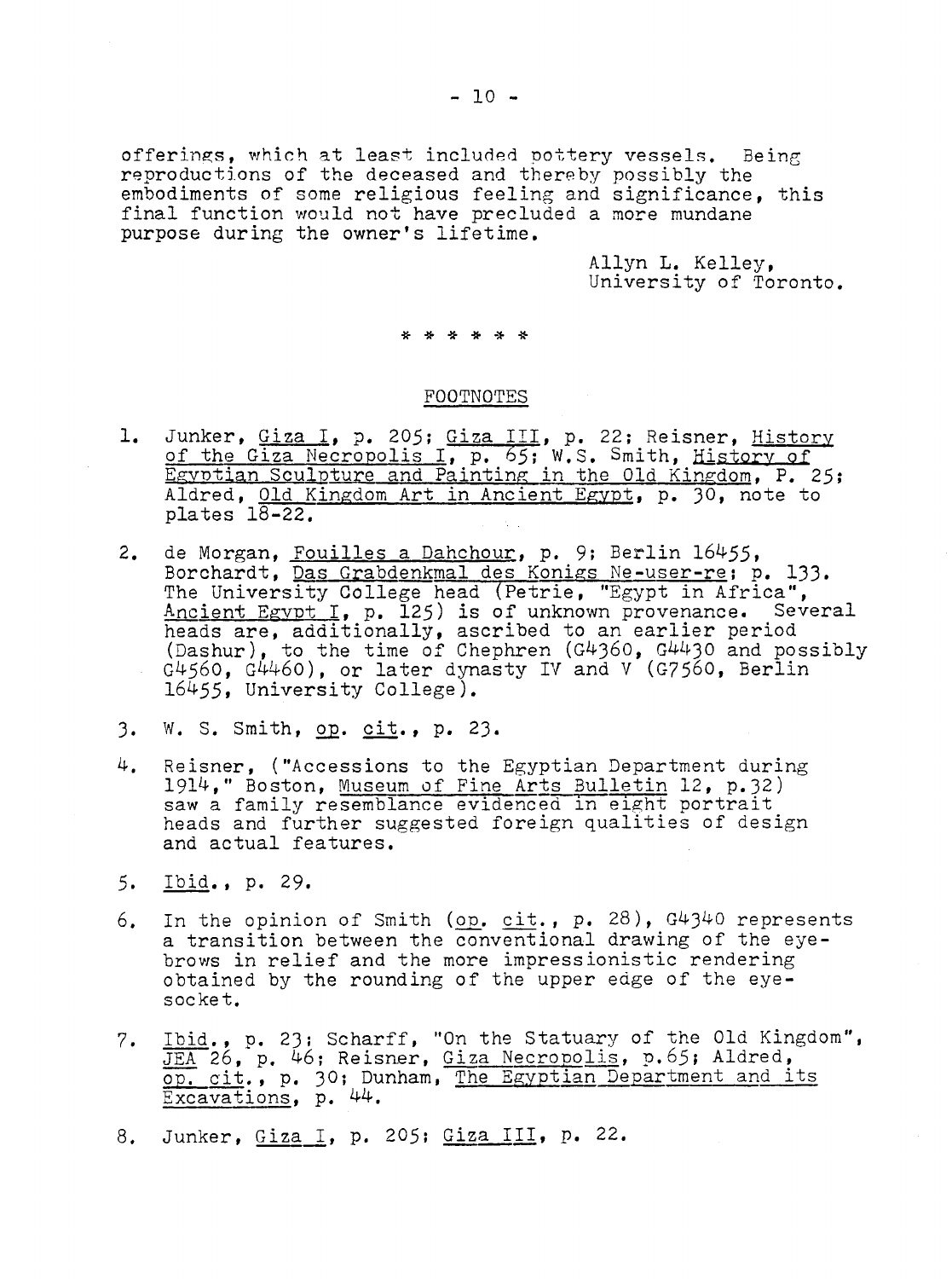- 9. G4140; G4560; Egyptian University.
- 10. G4560: G4650.
- 11. G4140; G4240; G4340; G4440(2); G4540; G4640; G5020 ; G4430; G4160; G4350; G4260; G4360; G4460; G1203; G2110.
- 12. G4940; G4260; Dashur; G4840.
- University College; *G7650.*  13. G4660; G7560 (2); Cairo 47838; Cairo 37832; Berlin 16455;
- 14. Giza I, p. 205, fig. 4, pl. X.
- 15. W. S. Smith, op. cit., p. 25.
- 16. The portcullis is found as early as dynasty I (Reisner, Development of the Egyptian Tomb, p. 185).
- 17. Reisner, Giza Necropolis, p. 169.
- 18. Junker's proposed niche should not be confused with the window' between the shaft and chamber noted by Reisner (<u>op. cit</u>., pp. 163–164, figs. 72, 73). This was a passage that had been cut through the rock wall above the entrance passage from the shaft to the north wall of the chamber.  $\,$ It was found in only 3.4% of the shafts at Giza, none of them corresponding to those containing reserve heads.
- 19. Cf. G1233, G1325A, G1206A, G3090C, G3000D (Ibid., p. 171).
- 20. No help is forthcoming from linguistic sources. For architectural representations of facial portraits in hieroglyphic form, see Mysliwiec, "A propos des signes hieroglyphique 'hr' et 'tp'," ZAS 98, pp. 94, 99.
- 21. On the religious aspect of all Egyptian statuary, cf. Scharff, op. cit., p. 41.
- 22. W. S. Smith, op. cit., p. 25.
- 23. G. E. Smith, "Egyptian Mummies", JEA 1, pl. XXXI.
- 24., Lauer, "Découverte a Saqqarah d'une Partie de la Momie du Roi Zoser", ASAE 35, p. 25.
- 25. Petrie et al, Meydum and Memphis  $(III)$ , p. 4, pl. XI; Petrie, Medum, pp. 17-18; G. E. Smith, op. cit.
- 26. Fischer, The Minor Cemetery at Giza, pp. 109-119, 127 ff.
- 27. W. S. Smith, History of Egyptian Sculpture, p. 25.